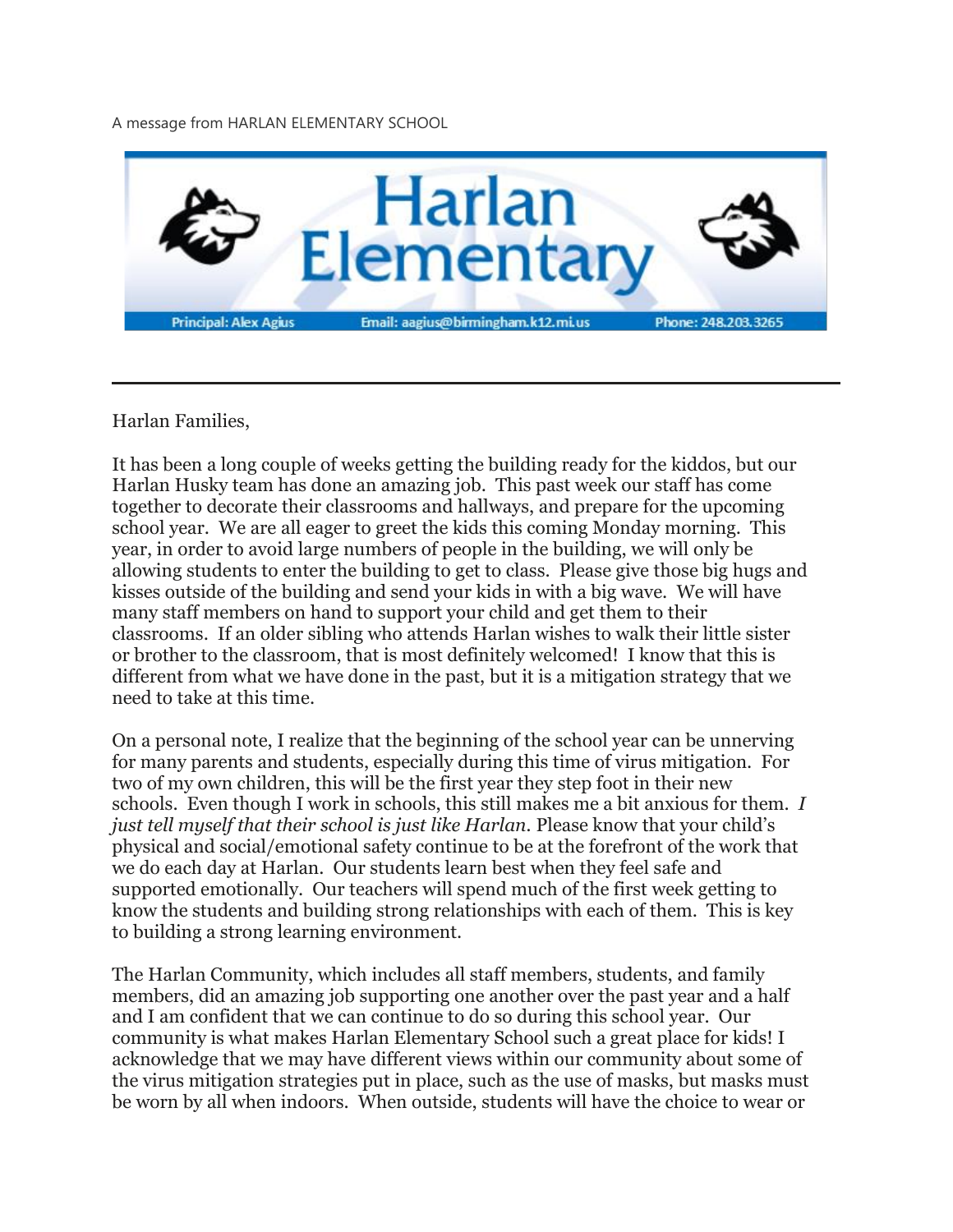not to wear masks and that choice will be respected and supported. This is another opportunity for us to model our touchstone of Respect, Responsibility, and Kindness for one another as we come together for another great school year.

With sincerity,

Alex Agius Proud Principal

## *HARLAN HUSKY WEEKLY NEWS*

**REMINDER: School doors will open at 8:44am.**

### **THE NEXT WEEK AHEAD!**

**Monday, August 30 (A)** – **First Day of School, Half Day (Dismissal is at 12:05 PM) Tuesday, August 31 (B) –** Kindergarten ½ day (Dismissal is at 12:05 PM) **Wednesday, September 1 (C) –** Kindergarten ½ day (Dismissal is at 12:05 PM); Curriculum Night 6:30 – 8:30 PM **Thursday, September 2 (D) –** Kindergarten ½ day (Dismissal is at 12:05 PM) **Friday, September 3 (A)** – **No School**

### **ARRIVAL & DISMISSAL**

Please review the arrival and dismissal [guidelines](https://drive.google.com/file/d/1xGg7e5gcifz-HCN8H03DabOjbBEddvmO/view?usp=sharing) to know exactly what to do for each. Since arrival and dismissal has changed in the last two school years, it is important for **all** families to review it prior to the first day of school. Remember every action triggers a reaction. Although some may think it is insignificant to deviate from the above expectations, any deviation causes a domino effect on the whole process. We are working together to do what is best for the entire group. The ultimate goal is to create an environment that is safe for all of our children. We appreciate your patience and support.

#### **BUS INFORMATION**

Bus locations and times can be found in PowerSchool. If you are a Kindergarten family or a new family that does not have access to PowerSchool, please contact the Transportation department at 248-203-3940.

### **DESIGNATED PARKING SPOTS**

This is a friendly reminder to our Harlan families that no one should park in a handicapped parking spot without the proper license plate or placard. In addition, there are two reserved spots that are identified with who is allowed to park there. This is for our Volunteer of the Year and another spot that was purchased at our previous Auction. These spots should remain open at all times day and night since there could be many reasons why they would be used. Even if you think it will be just for a few seconds, it is still not okay to park in any of our designated parking spots.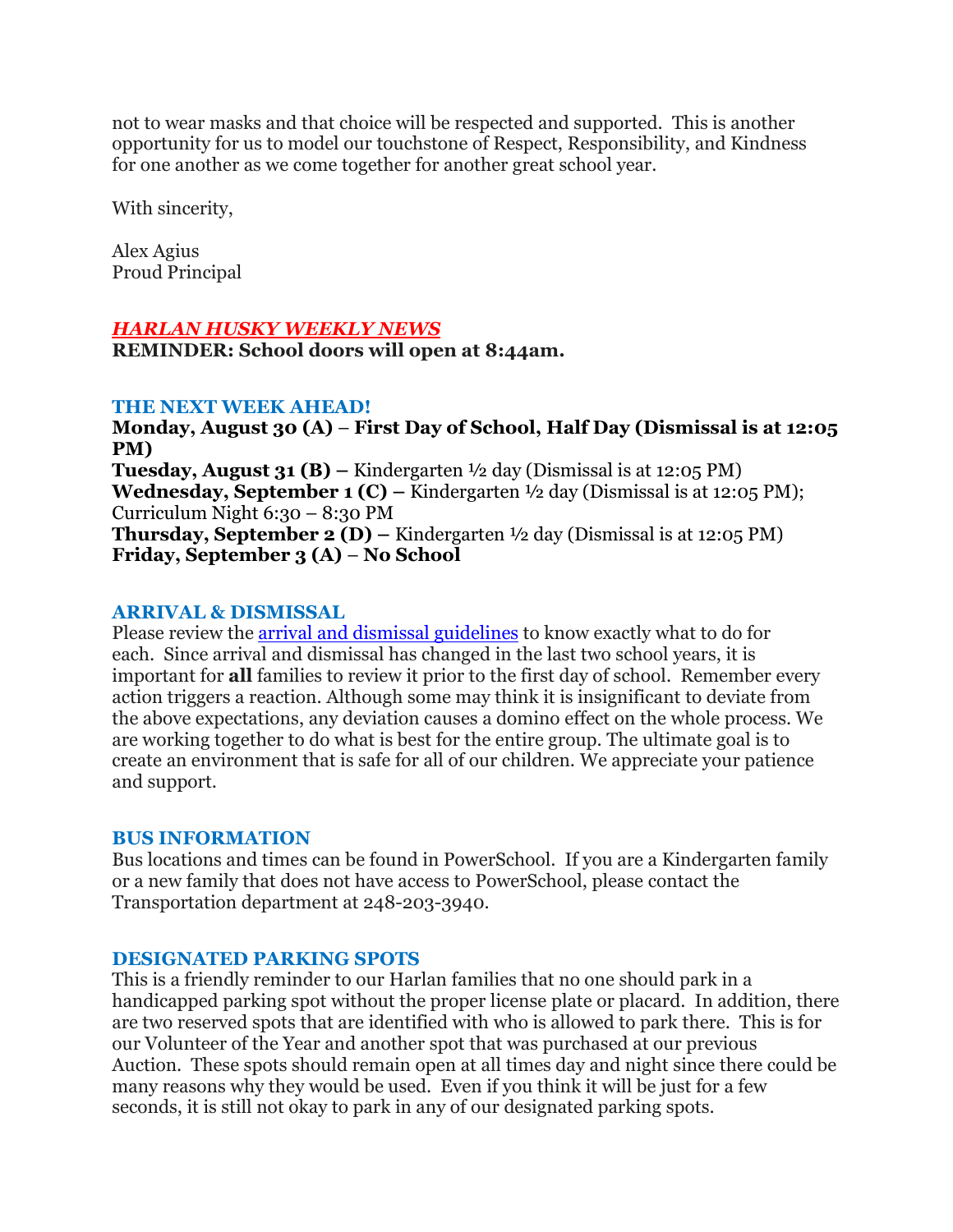### **PICTURE DAY – WEDNESDAY, SEPTEMBER 29TH**

Picture Day at Harlan is scheduled for Wednesday, September 29<sup>th</sup>. There were be a retake day later in the fall as well. Please review the [flyer](https://drive.google.com/file/d/1SEc_aTmoA4PyTmNDNhpPpdyAfM_T2nGe/view?usp=sharing) and the [order](https://drive.google.com/file/d/121U7IhsSFLdYDhPPyTGt4COGKzoIH7Fg/view?usp=sharing) form to make your selections. Parents can also pre-order online

### at **[https://preorder.kaiserstudio.com](https://preorder.kaiserstudio.com/) using code HARLAN21.**

#### **SUGGESTED SUPPLY LISTS**

Click on this [link](https://www.birmingham.k12.mi.us/domain/2532) for the suggested supply lists for each grade level. Please know that these are suggested supplies and not required. If you are in need of assistance to secure supplies, do not hesitate to reach out to me or your child's teacher.

#### **CALENDAR**

Harlan will be utilizing ABCD calendar for Unified Arts (i.e. PE, Art, Music, etc). Please click [here](https://drive.google.com/file/d/1Kzf42WPEsEEacL_NQ8YCqWIoQLHi9Afe/view?usp=sharing) for this year's calendar. Your child(ren)'s teacher will be let you know the schedule for their classroom as to what letter day they have a particular Unified Arts class. Also, here is the [link](https://drive.google.com/file/d/1QyZ5k9LSBKkfMKE3hDiSu1Q0IT317uin/view?usp=sharing) to our BPS district calendar for the 2021-22 school year.

#### **HARLAN KIDS CLUB**

Harlan Kids Club for 2021-22 is open for registration and scheduling. Click on this [link](https://www.birmingham.k12.mi.us/cms/lib/MI01908619/Centricity/Domain/494/2021-2022%20KIDS%20CLUB%20registration%20instructions.pdf) for instructions.

### **NOON SUPERVISORS NEEDED**

Harlan is in need of a few good people to be Noon aides. Noon aides are an essential part of every school day. Noon aides support students in the lunchroom and monitor them at recess. The shifts will be 2.5 to 3 hours every full day of school. It is a paid position. If you are interested in helping support our Harlan Huskies to make each day an amazing day or if you have questions about the position, please send an email to Jennifer Szura at [jszura@birmingham.k12.mi.us.](mailto:jszura@birmingham.k12.mi.us)

### *HARLAN PTA NEWS*

# **2021-2022 HARLAN PTA PLANNING CALENDAR**

Welcome Back Huskies! Please use the calendar [link](https://drive.google.com/file/d/1lon3HOOseUbWNKMjKKStusJYma2P-h05/view?usp=sharing) as your look ahead into all events and relevant dates for the 2021-2022 school year. This calendar will be linked each week with changes highlighted in yellow.

### **WELCOME BACK HUSKIES: FRIDAY FAMILY FUN NIGHT - SEPTEMBER 10TH AT 6:00PM**

Please join us for a fun and safe evening of family fun! Snacks, games and plenty of fun will be provided by our PTA. Families will have the opportunity to get connected, ask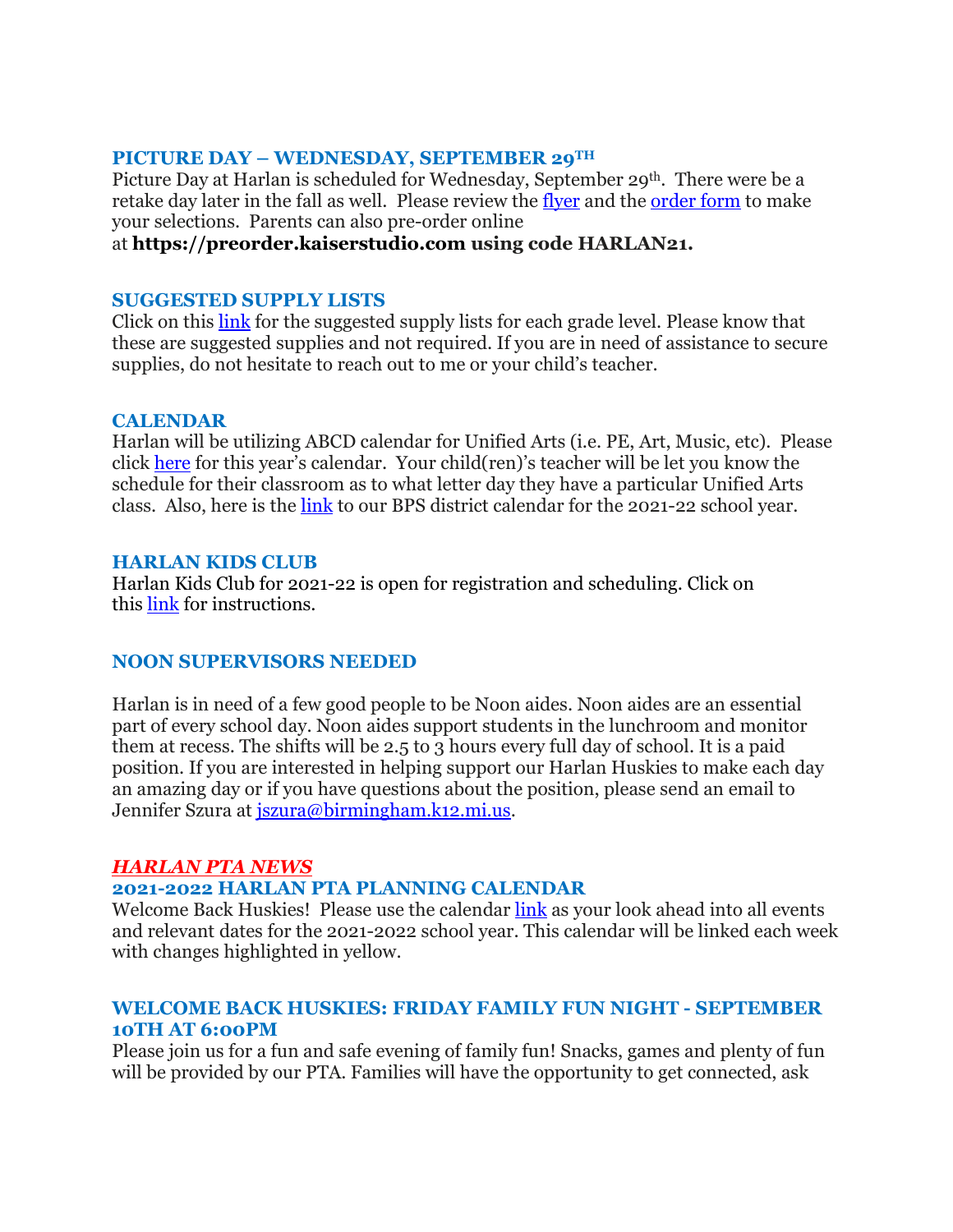questions, learn about volunteer opportunities all while having a fun evening! This event is open to all Husky families. See [here](https://drive.google.com/file/d/1eiQiHXU8pNB-uXBRYIF8YZuHlh1yXSoA/view?usp=sharing) for details about the event. Go Huskies!

# **BACK-TO-SCHOOL CHECKLIST**

The PTA Back-To-School Checklist will go live on Monday, August 30th. This is where you can order yearbooks, class shirts, add to class funds, sign up to volunteer and become a member of the PTA. Please look for the separate email with the link on Monday afternoon.

## *DISTRICT NEWS*

## **COVID-19 VACCINE CLINICS AT BERKSHIRE & DERBY**

Mills Pharmacy will be hosting COVID-19 vaccine clinics at **Berkshire Middle School** and **Derby Middle School** in the upcoming weeks for interested and eligible individuals. Eligible individuals 12 years of age and older are eligible to receive a Pfizer COVID-19 vaccine in Michigan, so long as they have not had another vaccine 2 weeks prior to the clinic. Anyone who is eligible is welcome to attend. Mills Pharmacy will be administering the Pfizer COVID-19 vaccine and vaccines will be offered free of charge. Appointments are required. Dates for these clinics are as follows:

## • **Berkshire Clinics**

- $\circ$  1st dose Thursday, August 26, 2021, from 4:30 7 pm
- $\circ$  2nd dose Thursday, September 16, 2021, from 4:30 7 pm

# • **Derby Clinics**

- $\circ$  1st dose Wednesday, September 1, 2021, from 2:30 5:30 pm
- $\circ$  2nd dose Wednesday, September 22, 2021, from 2:30 5:30 pm

### **Please note that you will need to report to the same location that you received your first dose to receive your second dose.**

To register for this clinic, please visit the Mills Pharmacy website and click on the COVID-19 vaccination page: COVID-19 [Vaccination](https://millspharmacy.com/pages/covid-19-vaccination) – Mills Apothecary [\(millspharmacy.com\).](https://millspharmacy.com/pages/covid-19-vaccination) There, parents/guardians will complete a copy of the COVID-19 consent form and send the following documentation to [vaccine@millspharmacy.com](mailto:vaccine@millspharmacy.com) with the school name.

- 1. [Consent](https://cdn.shopify.com/s/files/1/0625/2201/files/Covid_Consent_Updated_MILLS.pdf?v=1619026745) Form
- 2. A picture of your driver's license (if applicable)
- 3. Picture of insurance card (may specify if patient does not have coverage)

You will receive an email confirmation once your documents are received with a link to sign up for an appointment slot. Please schedule an appointment under the correct site (either Berkshire or Derby) COVID-19 Vaccine option and select the correct service. Appointments are scheduled on a first come, first serve basis. **Individuals will receive their COVID-19 Vaccination Record Card after receiving their 2nd dose.**